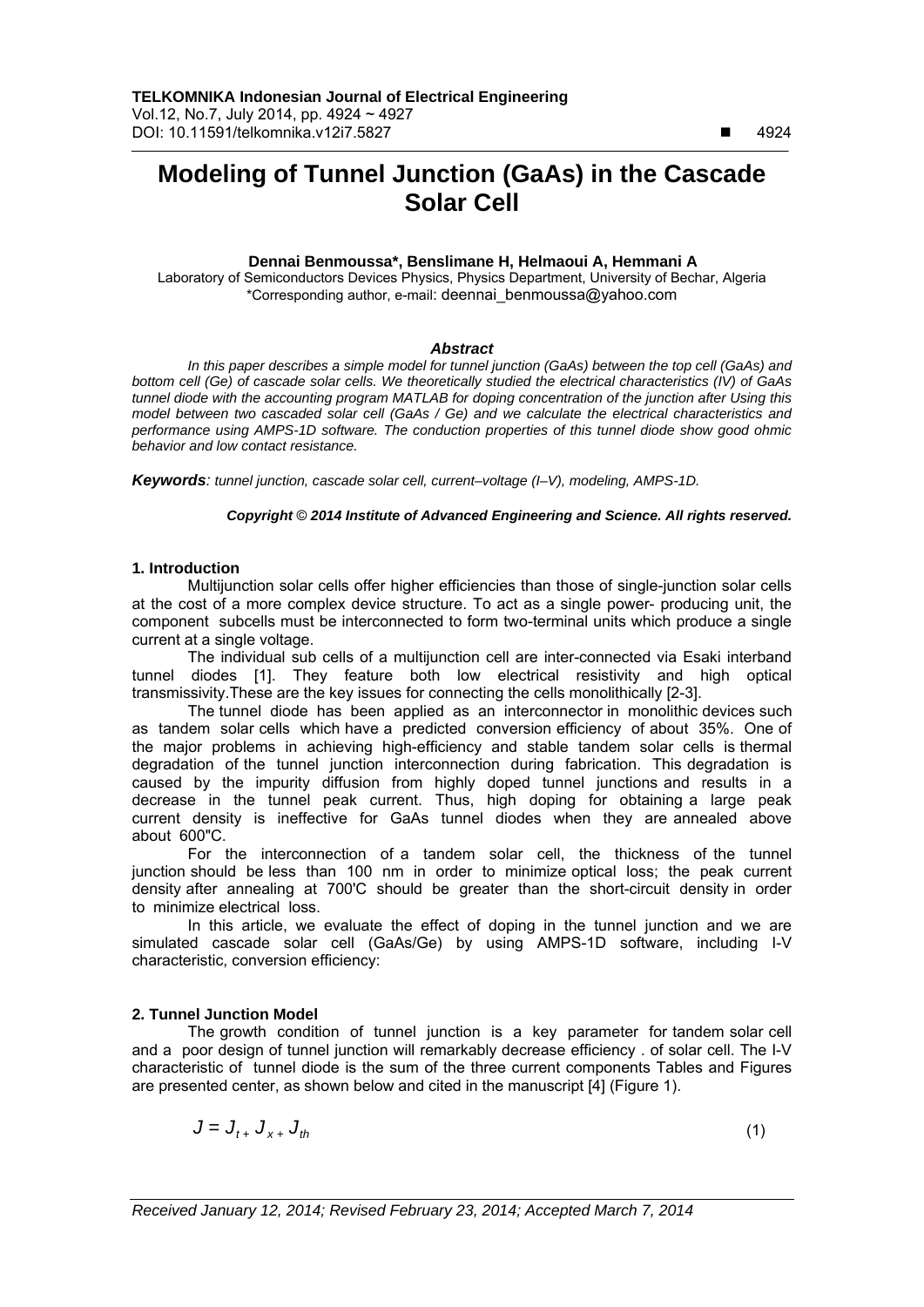$$
J = J_P\left(\frac{V}{V_P}\right) exp\left(1 - \frac{V}{V_P}\right) + J_V exp[A_2(V - V_v)] + J_0 exp\left(\frac{qV}{KT}\right)
$$
 (2)

The tunneling current's contribution to the total current is significant for  $V < V_{\rm v}$ , the excess current's contribution is significant for  $V \approx V_{\rm v}$  and contribution of the thermal current is significant for  $V > V_{v}$ .

In Equation (2), Jp is the peak current density of the tunnel current and  $J_v$  is the valley current density of the tunnel current. Since the tandem solar cell is in series connection, the total output current must be limited the minimum current presented by some subcell. Therefore, if  $J_{SC}$ is lower than  $J_V$  ( $J_{SC}$  <  $J_V$ ).



Tunnel Junction Voltage

Figure 1. Current Components in a Tunnel Junction

### **3. Optimal Device Structure**

The major objectives of numerical modeling and simulation in solar cell research are testing the validity of proposed physical structures, geometry on cell performance and fitting of modeling output to experimental results. Any numerical program capable of solving the basic semiconductor equations could be used for modeling thin film solar cells. The fundamental equations for such numerical programs are (i) Poisson's equation for the distributions of electric field (φ) inside the device and (ii) the equation of continuity for conservation of electrons and holes currents [5].

The AMPS-1D program has been developed for pragmatically simulate the electrical characteristics of multi-Junction solar cells. It has been proven to be a very powerful tool in understanding device operation and physics for single crystal, poly-crystal and amorphous structures. To date, more than 200 groups worldwide have been using AMPS-1D for solar cell design [6]. One-dimensional AMPS-1D simulator has been used to investigate the effect of different top cell layers. The structure of conventional GaAs/Ge solar cell is shown in Figure 2. The tunnel junction GaAs layers electron doping concentration was varied from  $10^{18}$  to  $10^{20}$  ( cm<sup>-2</sup>) and the change of performance parameters are observed.

| $N - GaAs$  |
|-------------|
| $-GaAs$     |
| P + —GaAs   |
| $N + -GaAs$ |
| $N - Ge$    |
| Ge<br>÷.    |

Figure 2. Cascade Solar Cell GaAs/Ge Structure used for the Modeling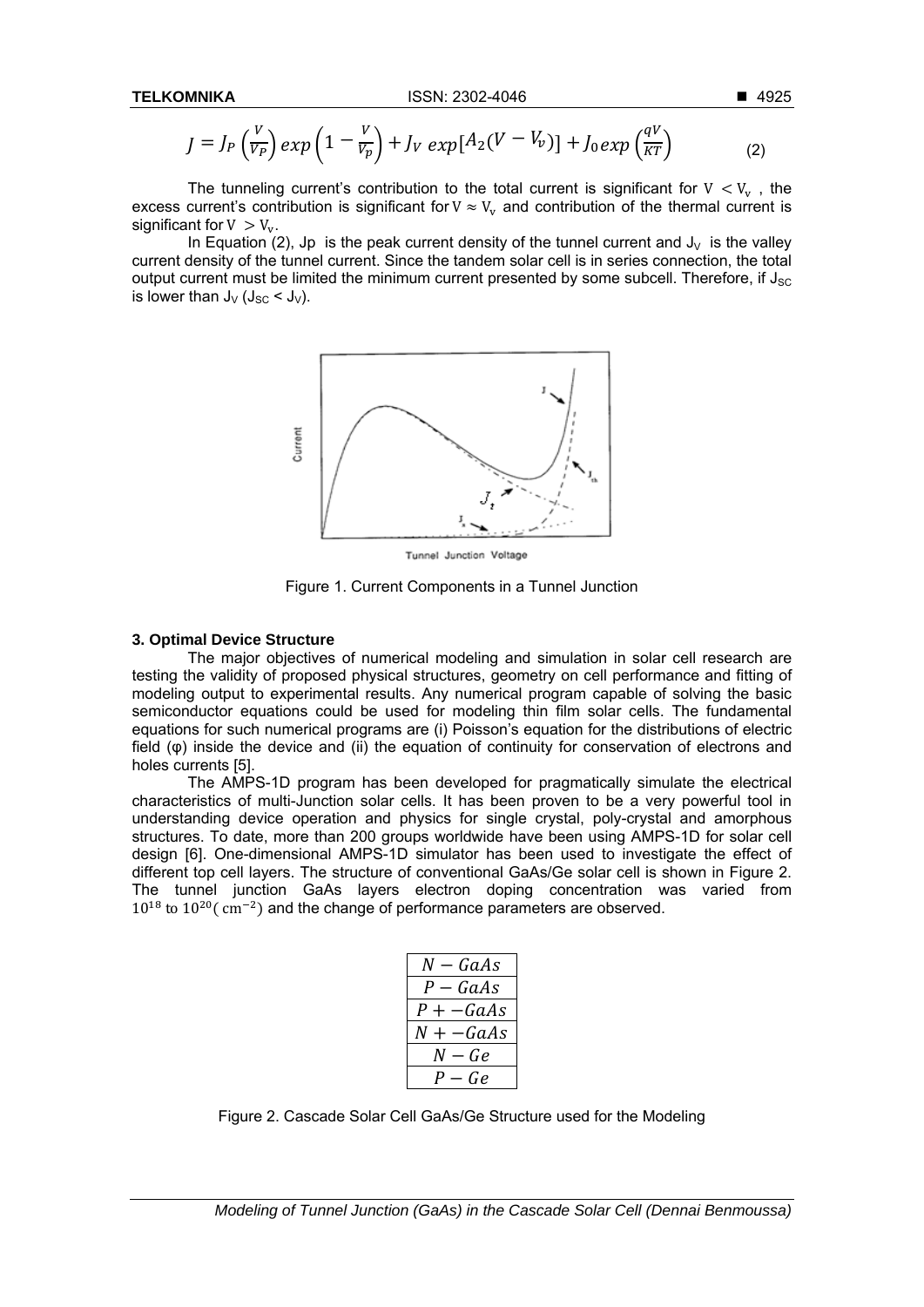ֺ

The base parameters used for different structures adopted from some standard references are shown in Table 1:

| Lavers<br><b>Parameters</b>                                                                                                    | n/GaAs                | P/GaAs                | $P + -GaAs$           | $N + -GaAs$           | p/Ge                 | n/Ge                 |
|--------------------------------------------------------------------------------------------------------------------------------|-----------------------|-----------------------|-----------------------|-----------------------|----------------------|----------------------|
| Thickness (µm)                                                                                                                 | 0.1                   | 3.5                   | 0.020                 | 0.05                  | $0.5 - 5$            | $0 - 0.3$            |
| Dielectric constant, ε<br>Electron mobility $\mu_n$ (cm <sup>2</sup> /Vs)<br>Hole mobility $\mu_{\rm p}$ (cm <sup>2</sup> /Vs) | 12.90<br>8500<br>1900 | 12.90<br>8500<br>1900 | 12.90<br>8500<br>1900 | 12.90<br>8500<br>1900 | 16.2<br>4000<br>1200 | 16.2<br>4000<br>1200 |
| Carrier density, n or p<br>$\text{cm}^{-3}$ )                                                                                  | N:1E18                | P:8E16                | P:1E19                | N:1E18-1E20           | p:1E17               | n:5E16               |
| Optical band gap, $E_{\sigma}$<br>(eV)                                                                                         | 1.42                  | 1.42                  | 1.42                  | 1.42                  | 0.66                 | 0.66                 |
| Effective density, $N_c$<br>$\text{cm}^{-3}$ )                                                                                 | 4.7E17                | 4.7E17                | 4.7E17                | 4.7E17                | 1E19                 | 1E19                 |
| Effective density, $N_v$<br>$\text{cm}^{-3}$ )                                                                                 | 9.0E018               | 9.0E018               | 9.0E018               | 9.0E018               | 5E18                 | 5E18                 |
| Electron affinity, x (eV)                                                                                                      | 4.07                  | 4.07                  | 4.07                  | 4.07                  | 4                    | 4                    |

Table 1. AMPS-1D Parameters GaAs/Ge Solar Cell

#### **4. Results and Analysis**

For that presented simulation, we have chosen a range of electron doping concentration between  $5 \times 10^{18}$  to $5 \times 10^{19}$ (cm<sup>-3</sup>) for tunnel junction N+ layer. The Figure 3 schematizes the illuminated characteristics J-V of GaAs tunnel junction and the Figure 4 schematizes the illuminated characteristics J-V cascade solar cell GaAS/Ge. According to these results, we notice a maximal density of current (30.52mA/cm2) and a maximal voltage (1.104V) for a value of the doping of the tunnel junction layer N+  $5 \times 10^{19}$  (cm<sup>-3</sup>)).





Figure 3. J-V Characteristics with Different Doping Concentration of GaAs



The effect of the doping tunnel junction  $N+$  layer on cell performance such as effect on general performance parameters, quantum efficiency (QE), shunt and series resistance, light and dark I-V characteristics. Characteristics of each cell with tunnel junction N+ layer a doping are shown in the Table 2.